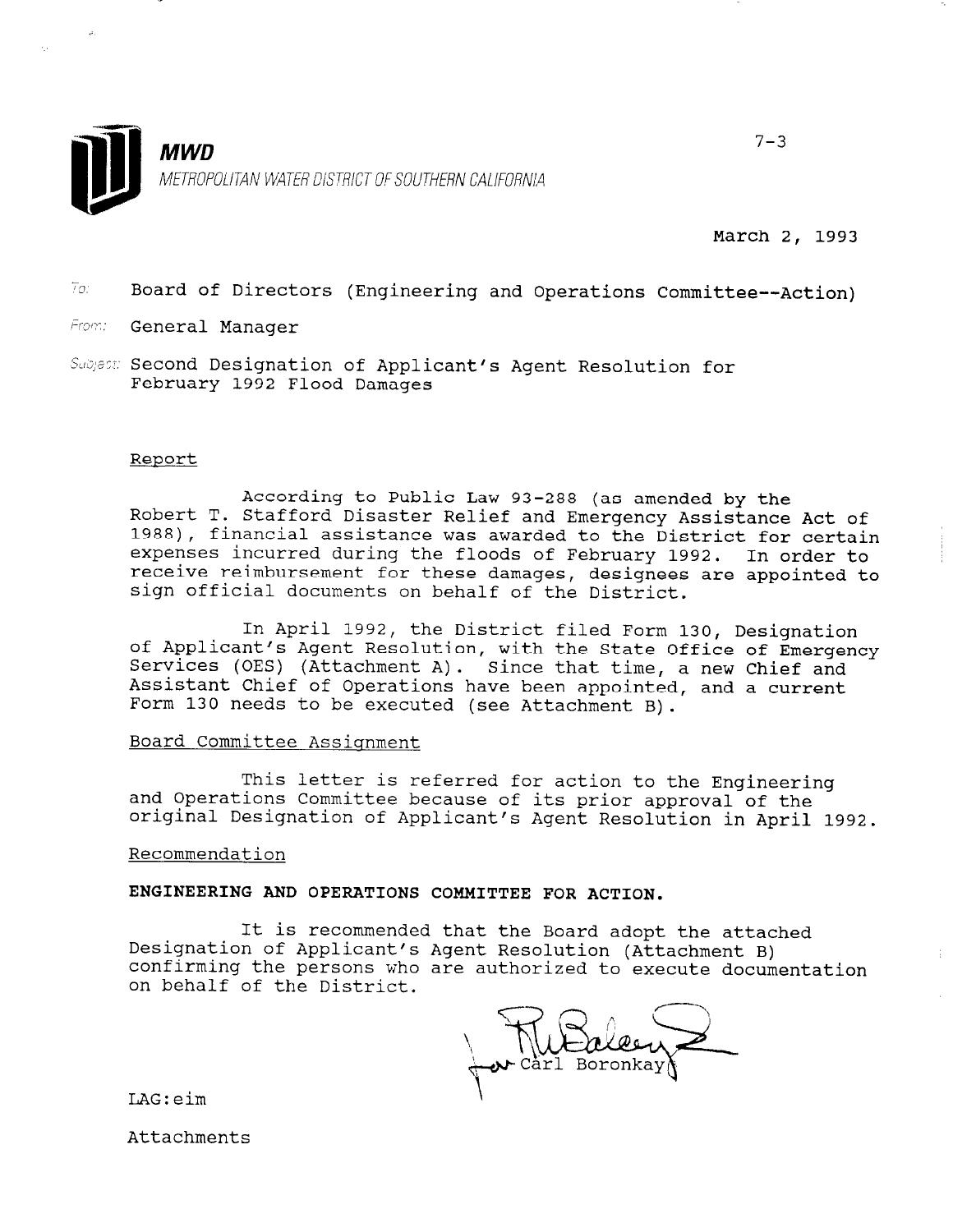EMERGENCY SERVICES

POUCHAL FIRE HOLL INC.



### DESIGNATION OF

# APPLICANT'S AGENT RESOLUTION

| BE IT RESOLVED BY THE Board of Directors                                                                                                                                                                                                                                                                                                                                                                                                                                                                                                                                                                                                                                                                                                                                                                                                                                                                                     | OF THE Metropolitan Water District of So Cal.                     |
|------------------------------------------------------------------------------------------------------------------------------------------------------------------------------------------------------------------------------------------------------------------------------------------------------------------------------------------------------------------------------------------------------------------------------------------------------------------------------------------------------------------------------------------------------------------------------------------------------------------------------------------------------------------------------------------------------------------------------------------------------------------------------------------------------------------------------------------------------------------------------------------------------------------------------|-------------------------------------------------------------------|
| THAT<br><b>Paul R. Singer</b><br>(Name)                                                                                                                                                                                                                                                                                                                                                                                                                                                                                                                                                                                                                                                                                                                                                                                                                                                                                      | p Chief of Operations<br>(Title)                                  |
| Charles F. Voyles                                                                                                                                                                                                                                                                                                                                                                                                                                                                                                                                                                                                                                                                                                                                                                                                                                                                                                            | OR.<br>Assistant Chief of Operations                              |
| (Name)                                                                                                                                                                                                                                                                                                                                                                                                                                                                                                                                                                                                                                                                                                                                                                                                                                                                                                                       | (Tille)                                                           |
| Ezell Culver                                                                                                                                                                                                                                                                                                                                                                                                                                                                                                                                                                                                                                                                                                                                                                                                                                                                                                                 | OR.<br>Area Superintendent                                        |
| (Name)                                                                                                                                                                                                                                                                                                                                                                                                                                                                                                                                                                                                                                                                                                                                                                                                                                                                                                                       | (Title)                                                           |
| is hereby authorized to execute for and in behalf of the <u>Southern California</u> , a public entity<br>established under the laws of the State of California, this application and to file it in the Office of Emergency Services<br>for the purpose of obtaining certain federal financial assistance under P.L. 93-288 as amended by the Robert T.<br>Stafford Disaster Relief and Emergency Assistance Act of 1988, and/or state financial assistance under the Natural<br>Disaster Assistance Act for Flood (fire, flood, earthquake, etc.) which occurred in February of 1992.<br>Metropolitan Water District<br>THAT the of Southern California , a public entity established under the laws of the State of<br>California, hereby authorizes its agent to provide to the State Office of Emergency Services for all matters pertaining<br>to such state disaster assistance the assurances and agreements required. | Metropolitan Water District of                                    |
| Passed and approved this 14th day of April 1992                                                                                                                                                                                                                                                                                                                                                                                                                                                                                                                                                                                                                                                                                                                                                                                                                                                                              |                                                                   |
| (Name and Title)                                                                                                                                                                                                                                                                                                                                                                                                                                                                                                                                                                                                                                                                                                                                                                                                                                                                                                             | Lois B. Krieger, Chairman of the Board of Directors               |
|                                                                                                                                                                                                                                                                                                                                                                                                                                                                                                                                                                                                                                                                                                                                                                                                                                                                                                                              | $\frac{N/A}{(Name and Title)}$                                    |
|                                                                                                                                                                                                                                                                                                                                                                                                                                                                                                                                                                                                                                                                                                                                                                                                                                                                                                                              | $\frac{N/A}{(Name \text{ and } Title)}$                           |
| CERTIFICATION                                                                                                                                                                                                                                                                                                                                                                                                                                                                                                                                                                                                                                                                                                                                                                                                                                                                                                                |                                                                   |
| I, Karen E. Dorff (Illy appointed and Executive Secretary of The Metropolitan Water District (Title)<br>Of Southern California Board of thereby certify that the above is a true and correct copy of a<br>Metropolitan Water<br>of Southern California<br>resolution passed and approved by the Directors                                                                                                                                                                                                                                                                                                                                                                                                                                                                                                                                                                                                                    | Metropolitan Water<br>of the <u>Dist. of So. Calif</u> on the     |
| 14th<br>day of April 1992.                                                                                                                                                                                                                                                                                                                                                                                                                                                                                                                                                                                                                                                                                                                                                                                                                                                                                                   |                                                                   |
| Date: April 14, 1992                                                                                                                                                                                                                                                                                                                                                                                                                                                                                                                                                                                                                                                                                                                                                                                                                                                                                                         | Executive Secretary<br>(Official Position)<br>aren<br>(Signature) |

OES Form 130 (Rev 12/91) DAD Form